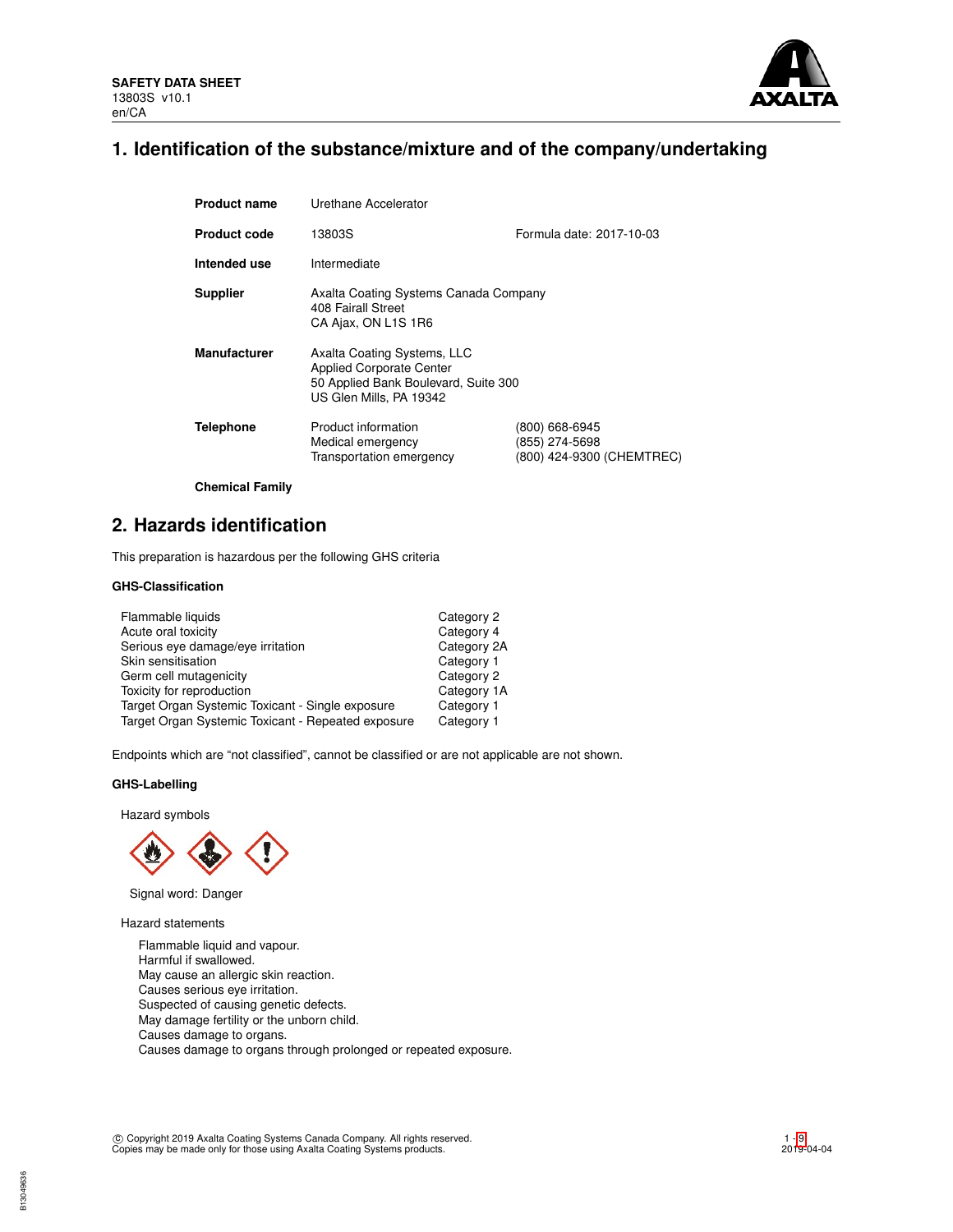

Precautionary statements

Obtain special instructions before use. Keep away from heat/sparks/open flames/hot surfaces. No smoking. Keep container tightly closed. Ground/bond container and receiving equipment. Use explosion-proof electrical/ventilating/lighting equipment. Use only non-sparking tools. Take precautionary measures against static discharge. Avoid breathing dust/ vapours/ spray. Wash hands after handling. Do not eat, drink or smoke when using this product. Use only outdoors or in a well-ventilated area. Contaminated work clothing should not be allowed out of the workplace. Avoid release to the environment. Wear protective gloves/ eye protection/ face protection. Wear protective gloves/ protective clothing. IF SWALLOWED: Immediately call a POISON CENTER/doctor. IF ON SKIN (or hair): Remove/ Take off immediately all contaminated clothing. Rinse skin with water/ shower. IF INHALED: Remove person to fresh air and keep comfortable for breathing. IF exposed or concerned: Get medical advice/ attention. Specific treatment (see supplemental first aid instructions on this label). If skin irritation or rash occurs: Get medical advice/ attention. Store in a well-ventilated place. Keep container tightly closed. Store in a well-ventilated place. Keep cool. Store locked up. Dispose of contents/container in accordance with local regulations.

## **Other hazards which do not result in classification**

Intentional misuse by deliberately concentrating and inhaling the contents may be harmful or fatal.

**The following percentage of the mixture consists of ingredient(s) with unknown acute toxicity:**  $0%$ 

# **3. Composition/information on ingredients**

Mixture of synthetic resins and solvents

### **Components**

| CAS-No.  | Chemical name         | Concentration |
|----------|-----------------------|---------------|
| 123-54-6 | 2,4-pentanedione      | $80 - 100\%$  |
| 77-58-7  | Dibutyl tin dilaurate | $0.1 - 1.0\%$ |

Actual concentration ranges withheld as a trade secret. Non-regulated ingredients 0.0 - 0.1%

# **4. First aid measures**

### **Eye contact**

Remove contact lenses. Irrigate copiously with clean, fresh water for at least 15 minutes, holding the eyelids apart. Seek medical advice.

#### **Skin contact**

Do NOT use solvents or thinners. Take off all contaminated clothing immediately. Wash skin thoroughly with soap and water or use recognized skin cleanser. If skin irritation persists, call a physician.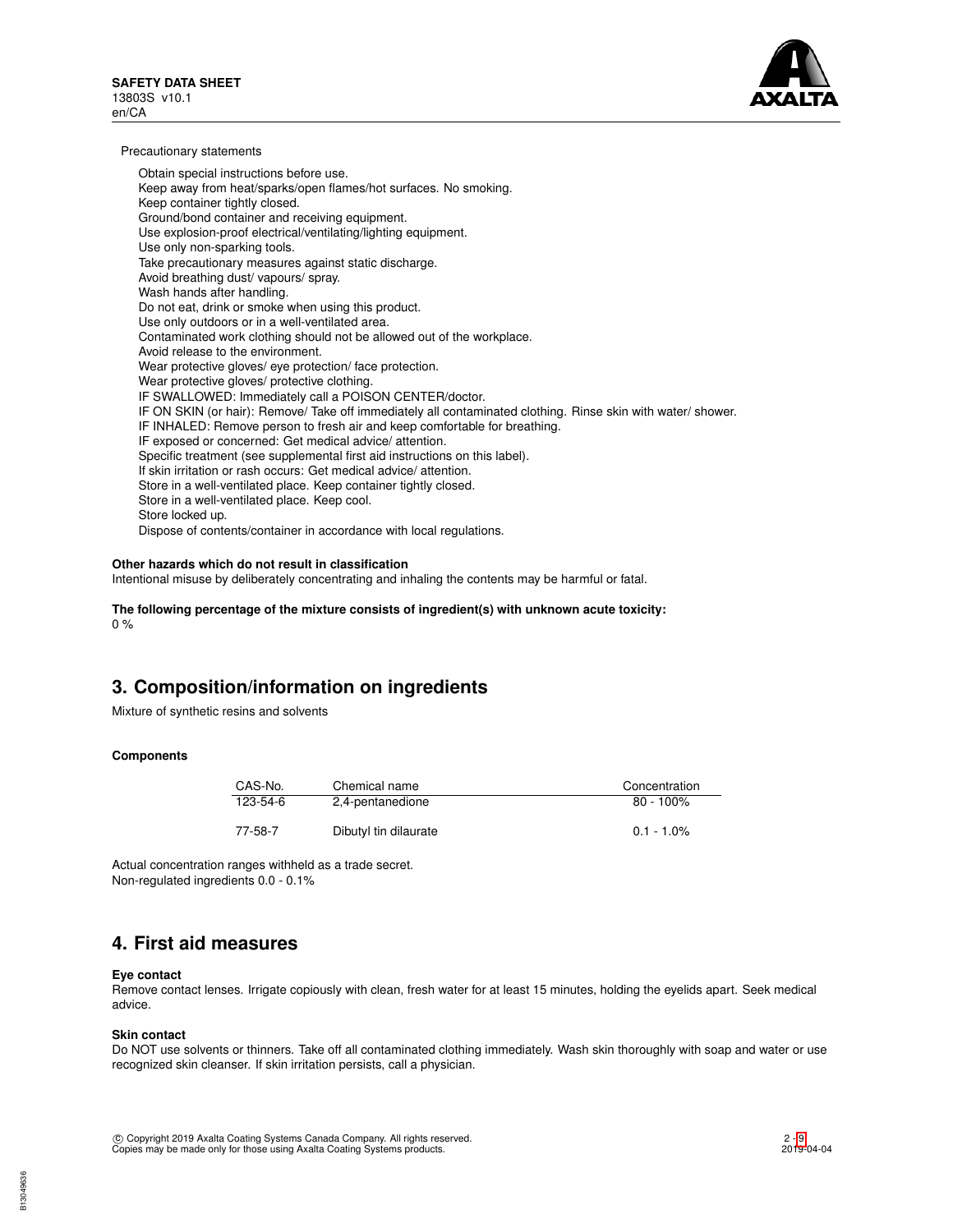

## **Inhalation**

Avoid inhalation of vapour or mist. Move to fresh air in case of accidental inhalation of vapours. If breathing is irregular or stopped, administer artificial respiration. If unconscious place in recovery position and seek medical advice. If symptoms persist, call a physician.

## **Ingestion**

If swallowed, seek medical advice immediately and show this safety data sheet (SDS) or product label. Do NOT induce vomiting. Keep at rest.

### **Most Important Symptoms/effects, acute and delayed**

### **Inhalation**

May cause nose and throat irritation. May cause nervous system depression characterized by the following progressive steps: headache, dizziness, nausea, staggering gait, confusion, unconsciousness. Reports have associated repeated and prolonged overexposure to solvents with permanent brain and nervous system damage.

## **Ingestion**

May result in gastrointestinal distress.

## **Skin or eye contact**

May cause irritation or burning of the eyes. Repeated or prolonged liquid contact may cause skin irritation with discomfort and dermatitis.

### **Indication of Immediate medical attention and special treatment needed if necessary**

No data available on the product. See section 3 and 11 for hazardous ingredients found in the product.

# **5. Firefighting measures**

## **Suitable extinguishing media**

Universal aqueous film-forming foam, Carbon dioxide (CO2), Dry chemical

# **Extinguishing media which shall not be used for safety reasons**

# High volume water jet

# **Hazardous combustion products**

CO, CO2, smoke, and oxides of any heavy metals that are reported in "Composition, Information on Ingredients" section.

# **Fire and Explosion Hazards**

Flammable liquid. Vapor/air mixture will burn when an ignition source is present.

# **Special Protective Equipment and Fire Fighting Procedures**

Full protective flameproof clothing should be worn as appropriate. Wear self-contained breathing apparatus for firefighting if necessary. In the event of fire, cool tanks with water spray. Do not allow run-off from fire fighting to enter public sewer systems or public waterways.

# **6. Accidental release measures**

# **Procedures for cleaning up spills or leaks**

Ventilate area. Remove sources of ignition. Prevent skin and eye contact and breathing of vapor. Wear a properly fitted air-purifying respirator with organic vapor cartridges (NIOSH approved TC-23C), eye protection, gloves and protective clothing. Confine, remove with inert absorbent, and dispose of properly.

### **Environmental precautions**

B13049636

Do not let product enter drains. Notify the respective authorities in accordance with local law in the case of contamination of rivers, lakes or waste water systems.

# **7. Handling and storage**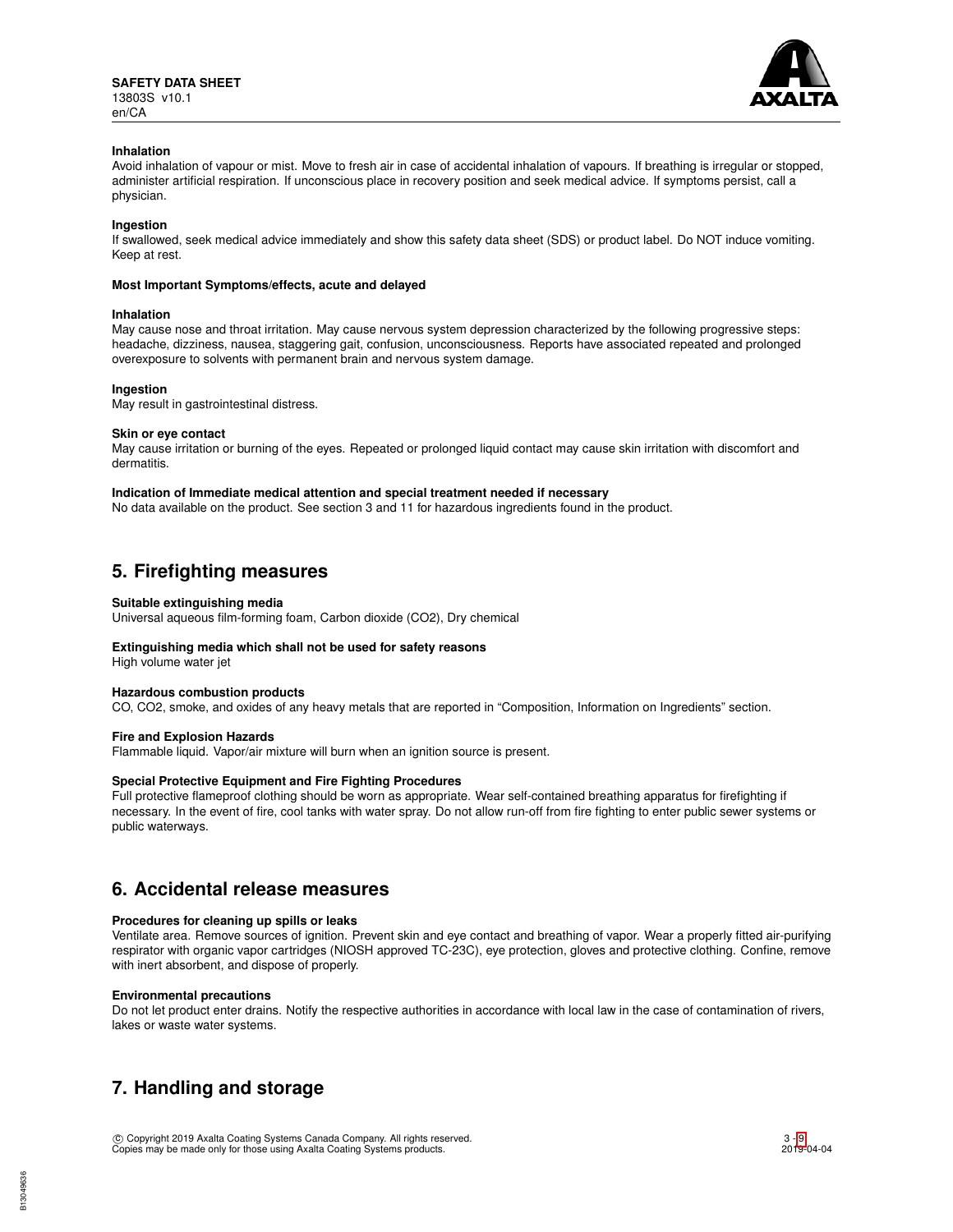

## **Precautions for safe handling**

Observe label precautions. Keep away from heat, sparks, flame, static discharge and other sources of ignition. VAPORS MAY CAUSE FLASH FIRE. Close container after each use. Ground containers when pouring. Do not transfer contents to bottles or unlabeled containers. Wash thoroughly after handling and before eating or smoking. Do not store above 49 °C (120 °F). If material is a coating: do not sand, flame cut, braze or weld dry coating without a NIOSH approved air purifying respirator with particulate filters or appropriate ventilation , and gloves. Combustible dust clouds may be created where operations produce fine material (dust). Avoid formation of significant deposits of material as they may become airborne and form combustible dust clouds. Build up of fine material should be cleaned using gentle sweeping or vacuuming in accordance with best practices. Cleaning methods (e.g. compressed air) which can generate potentially combustible dust clouds should not be used.

### **Advice on protection against fire and explosion**

Solvent vapours are heavier than air and may spread along floors. Vapors may form explosive mixtures with air and will burn when an ignition source is present. Always keep in containers of same material as the original one. Never use pressure to empty container: container is not a pressure vessel. The accumulation of contaminated rags may result in spontaneous combustion. Good housekeeping standards and regular safe removal of waste materials will minimize the risks of spontaneous combustion and other fire hazards.

## **Storage**

## **Requirements for storage areas and containers**

Observe label precautions. Store in a dry, well ventilated place away from sources of heat, ignition and direct sunlight. No smoking. Prevent unauthorized access. Containers which are opened must be carefully resealed and kept upright to prevent leakage.

### **Advice on common storage**

Store separately from oxidizing agents and strongly alkaline and strongly acidic materials.

# **8. Exposure controls/personal protection**

### **Engineering controls and work practices**

Provide adequate ventilation.This should be achieved by a good general extraction and -if practically feasible- by the use of a local exhaust ventilation.If these are not sufficient to maintain concentrations of particulates and solvent vapour below the OEL, suitable respiratory protection must be worn.

### **National occupational exposure limits**

| CAS-No.  | Chemical name         | Source Time | Tvpe       | Value                     | Note |
|----------|-----------------------|-------------|------------|---------------------------|------|
| 123-54-6 | 2,4-pentanedione      | ACGIH 8 hr  | <b>TWA</b> | 25 ppm                    | Skin |
| 77-58-7  | Dibutyl tin dilaurate | ACGIH 8 hr  | <b>TWA</b> | $0.1 \,\mathrm{mq/m3}$ Sn |      |
|          |                       | OSHA 8 hr   | TWA        | $0.1 \,\mathrm{mg/m3}$ Sn |      |

### **Glossary**

CEIL Ceiling exposure limit STEL Short term exposure limit

- TWA Time weighted average
- 
- TWAE Time-Weighted Average

### **Protective equipment**

Personal protective equipment should be worn to prevent contact with eyes, skin or clothing.

# **Respiratory protection**

Do not breathe vapors or mists. Wear a properly fitted air-purifying respirator with organic vapor cartridges (NIOSH approved TC-23C) and particulate filter (NIOSH TC-84A) during application and until all vapors and spray mists are exhausted. In confined spaces, or in situations where continuous spray operations are typical, or if proper air-purifying respirator fit is not possible, wear a positive pressure, supplied-air respirator (NIOSH TC-19C). In all cases, follow respirator manufacturer's directions for respirator use. Do not permit anyone without protection in the painting area.

### **Eye protection**

Desirable in all industrial situations. Goggles are preferred to prevent eye irritation. If safety glasses are substituted, include splash guard or side shields.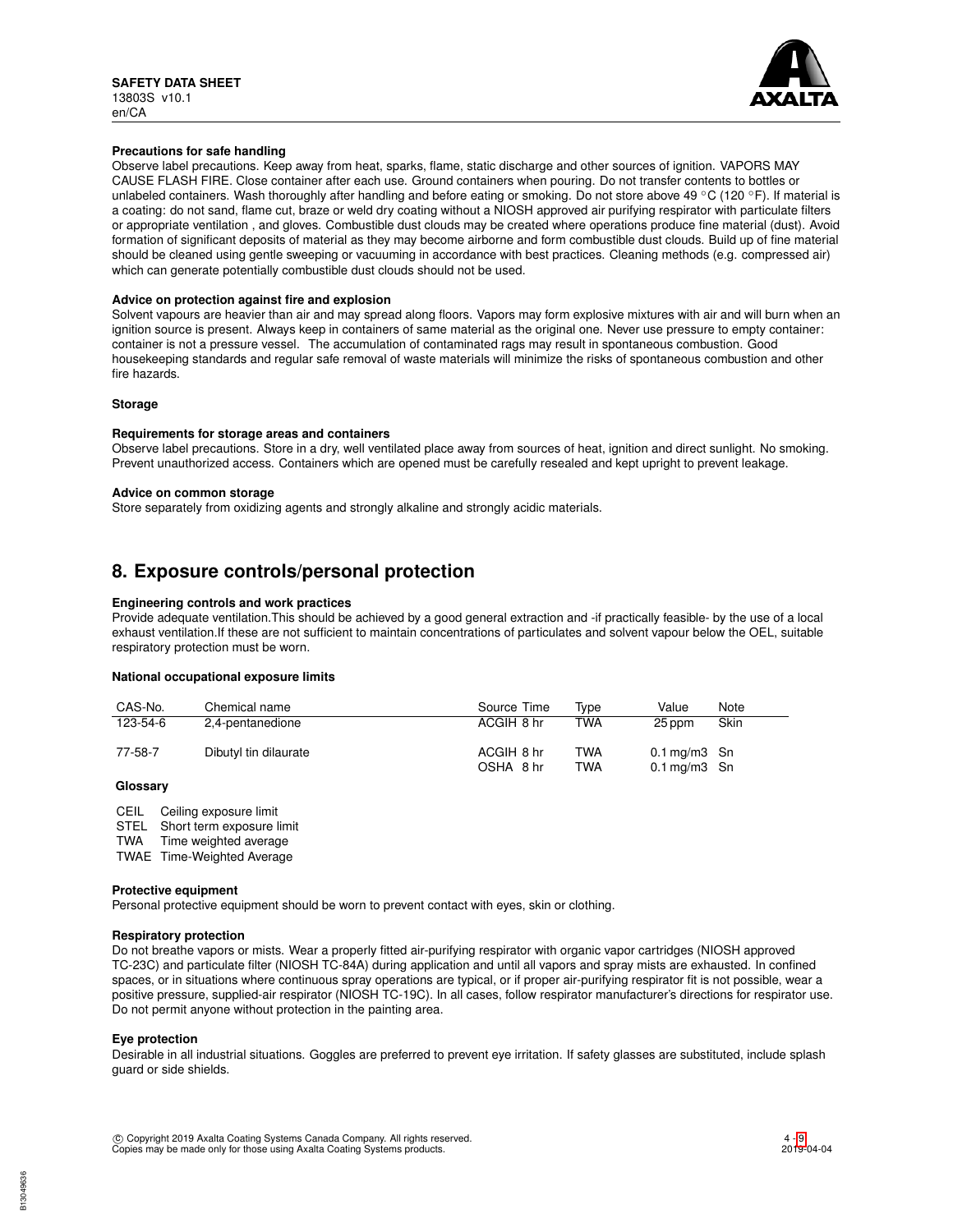**SAFETY DATA SHEET** 13803S v10.1 en/CA



# **Skin and body protection**

Neoprene gloves and coveralls are recommended.

# **Hygiene measures**

Wash skin thoroughly with soap and water or use recognized skin cleanser. Do NOT use solvents or thinners.

# **Environmental exposure controls**

Do not let product enter drains.

# **9. Physical and chemical properties**

# **Appearance**

**Form:** liquid **Colour:** clear

| Flash point                                    | $34\,^{\circ}\mathrm{C}$  |               |
|------------------------------------------------|---------------------------|---------------|
| Lower Explosive Limit                          | 1.7%                      |               |
| Upper Explosive Limit                          | 11.6%                     |               |
| Evaporation rate                               | Slower than Ether         |               |
| Vapor pressure of principal solvent            | 8.9 hPa                   |               |
| Solubility of Solvent In Water                 | appreciable               |               |
| Vapor density of principal solvent $(Air = 1)$ | 3.5                       |               |
| Approx. Boiling Range                          | 135 ° C                   |               |
| Approx. Freezing Range                         | Not applicable.           |               |
| Gallon Weight (lbs/gal)                        | 8.15                      |               |
| <b>Specific Gravity</b>                        | 0.98                      |               |
| Percent Volatile By Volume                     | 99.07%                    |               |
| Percent Volatile By Weight                     | 99.00%                    |               |
| Percent Solids By Volume                       | 0.93%                     |               |
| Percent Solids By Weight                       | 1.00%                     |               |
| pH (waterborne systems only)                   | No data available.        |               |
| Partition coefficient: n-octanol/water         | No data available         |               |
| Ignition temperature                           | $350\,^{\circ}\mathrm{C}$ | DIN 51794     |
| Decomposition temperature                      | Not applicable.           |               |
| Viscosity (23 $^{\circ}$ C)                    | Not applicable.           | ISO 2431-1993 |
|                                                |                           |               |

Does not sustain combustion.

# **10. Stability and reactivity**

# **Stability**

Stable

### **Conditions to avoid**

Stable under recommended storage and handling conditions (see section 7).

### **Materials to avoid**

None reasonably foreseeable.

# **Hazardous decomposition products**

When exposed to high temperatures may produce hazardous decomposition products such as carbon monoxide and dioxide, smoke,

c Copyright 2019 Axalta Coating Systems Canada Company. All rights reserved. Copies may be made only for those using Axalta Coating Systems products.

B13049636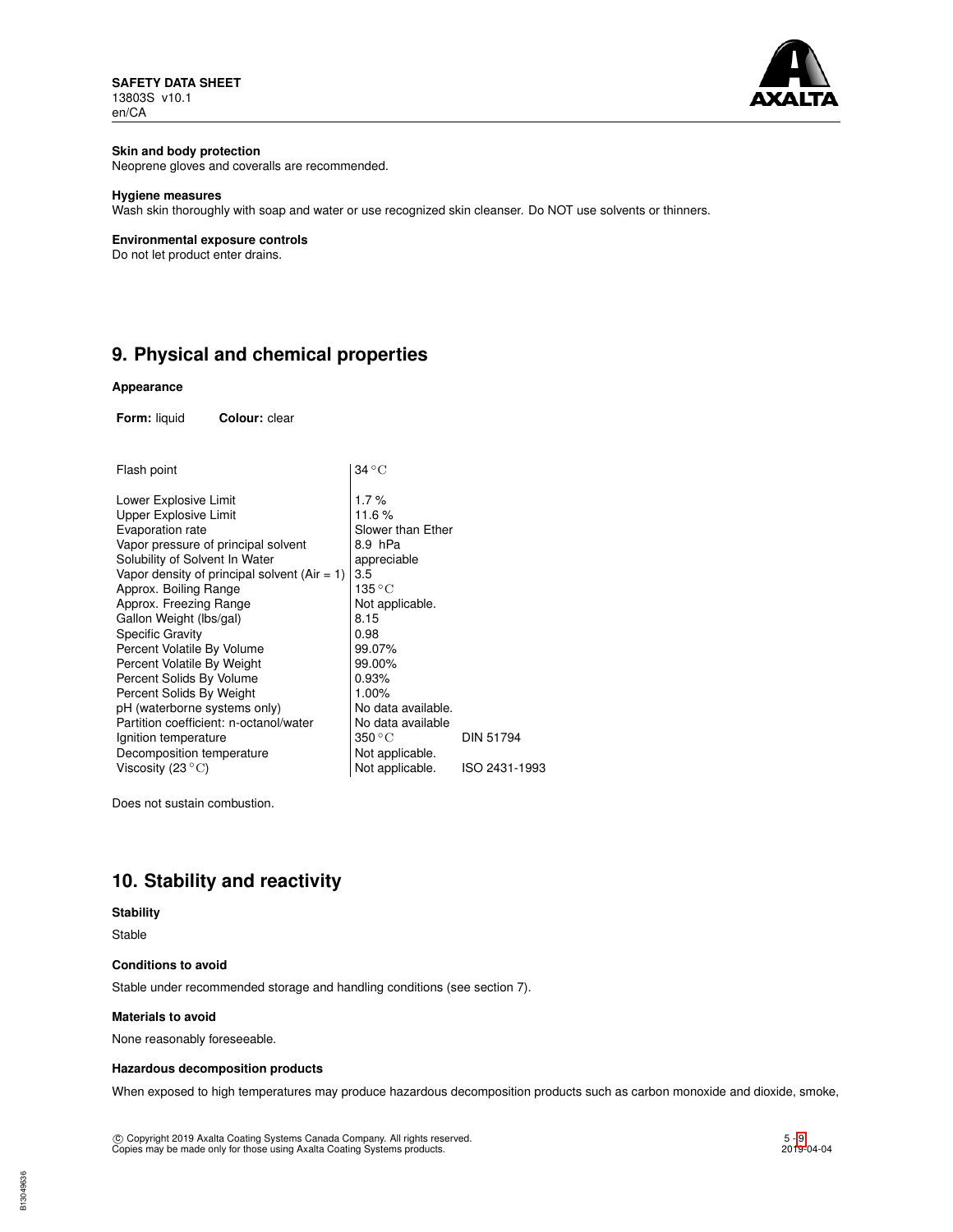

oxides of nitrogen.

## **Hazardous Polymerization**

Will not occur.

### **Sensitivity to Static Discharge**

Solvent vapors in air may explode if static grounding and bonding is not used during transfer of this product.

### **Sensitivity to Mechanical Impact**

None known.

# **11. Toxicological information**

### **Information on likely routes of exposure**

#### **Inhalation**

May cause nose and throat irritation. May cause nervous system depression characterized by the following progressive steps: headache, dizziness, nausea, staggering gait, confusion, unconsciousness. Reports have associated repeated and prolonged overexposure to solvents with permanent brain and nervous system damage.

#### **Ingestion**

May result in gastrointestinal distress.

#### **Skin or eye contact**

May cause irritation or burning of the eyes. Repeated or prolonged liquid contact may cause skin irritation with discomfort and dermatitis.

# **Delayed and immediate effects and also chronic effects from short and long term exposure:**

**Acute oral toxicity**

2,4-pentanedione Category 4

#### **Acute dermal toxicity** not hazardous

**Acute inhalation toxicity** not hazardous

% of unknown composition: 0 %

### **Skin corrosion/irritation**

Not classified according to GHS criteria

**Serious eye damage/eye irritation**

Dibutyl tin dilaurate Category 1

**Respiratory sensitisation**

Not classified according to GHS criteria

**Skin sensitisation**

Dibutyl tin dilaurate Category 1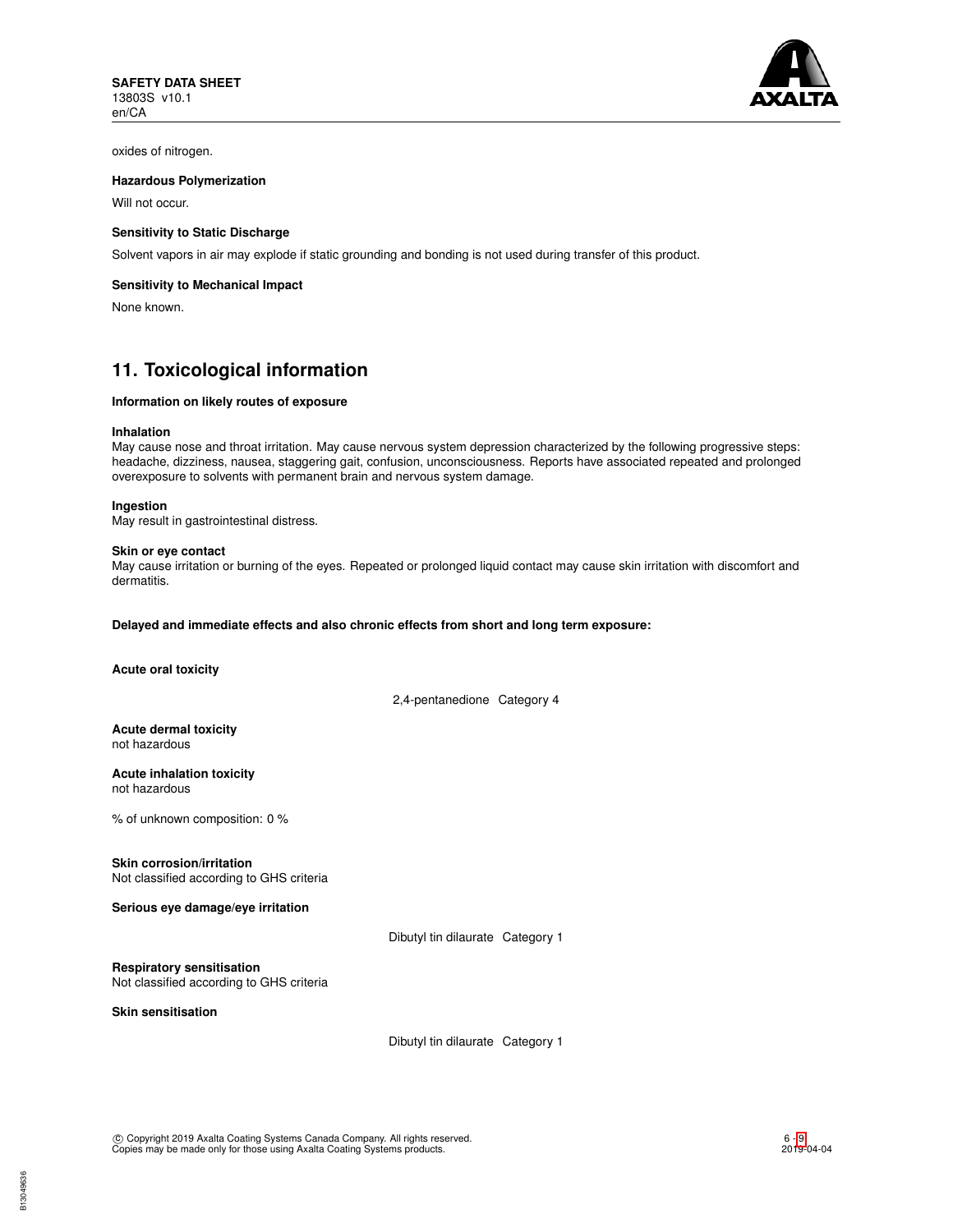

## **Germ cell mutagenicity**

Dibutyl tin dilaurate Category 2

**Carcinogenicity** Not classified according to GHS criteria

**Toxicity for reproduction**

Dibutyl tin dilaurate Category 1B

**Target Organ Systemic Toxicant - Single exposure** No data available.

**Target Organ Systemic Toxicant - Repeated exposure** No data available.

**Aspiration toxicity** Not classified according to GHS criteria

### **Numerical measures of toxicity (acute toxicity estimation (ATE),etc. )** No information available.

#### **Symptoms related to the physical, chemical and toxicological characteristics**

Exposure to component solvents vapours concentration in excess of the stated occupational exposure limit may result in adverse health effect such as mucous membrane and respiratory system irritation and adverse effect on kidney, liver and central nervous system. Symptoms and signs include headache, dizziness, fatigue, muscular weakness, drowsiness and in extreme cases, loss of consciousness. Through skin resorbtion, solvents can cause some of the effects described here. Repeated or prolonged contact with the preparation may cause removal of natural fat from the skin resulting in non-allergic contact dermatitis and absorption through the skin. The liquid splashed in the eyes may cause irritation and reversible damage.

# **12. Ecological information**

There are no data available on the product itself. The product should not be allowed to enter drains or watercourses.

# **13. Disposal considerations**

# **Provincial Waste Classification**

Check appropriate provincial and local waste disposal regulations for proper classifications.

### **Waste Disposal Method**

Do not allow material to contaminate ground water systems. Incinerate or otherwise dispose of waste material in accordance with Federal, State, Provincial, and local requirements. Do not incinerate in closed containers.

# **14. Transport information**

## **International transport regulations**

| <b>IMDG (Sea transport)</b>  |                                           |
|------------------------------|-------------------------------------------|
| UN number:                   | 1992                                      |
| Proper shipping name:        | FLAMMABLE LIQUID, TOXIC, N.O.S.           |
|                              | (2,4-pentanedione; Dibutyl tin dilaurate) |
| Hazard Class:                | з                                         |
| Subsidiary Hazard Class: 6.1 |                                           |
| Packing group:               | Ш                                         |
| Marine Pollutant:            | no                                        |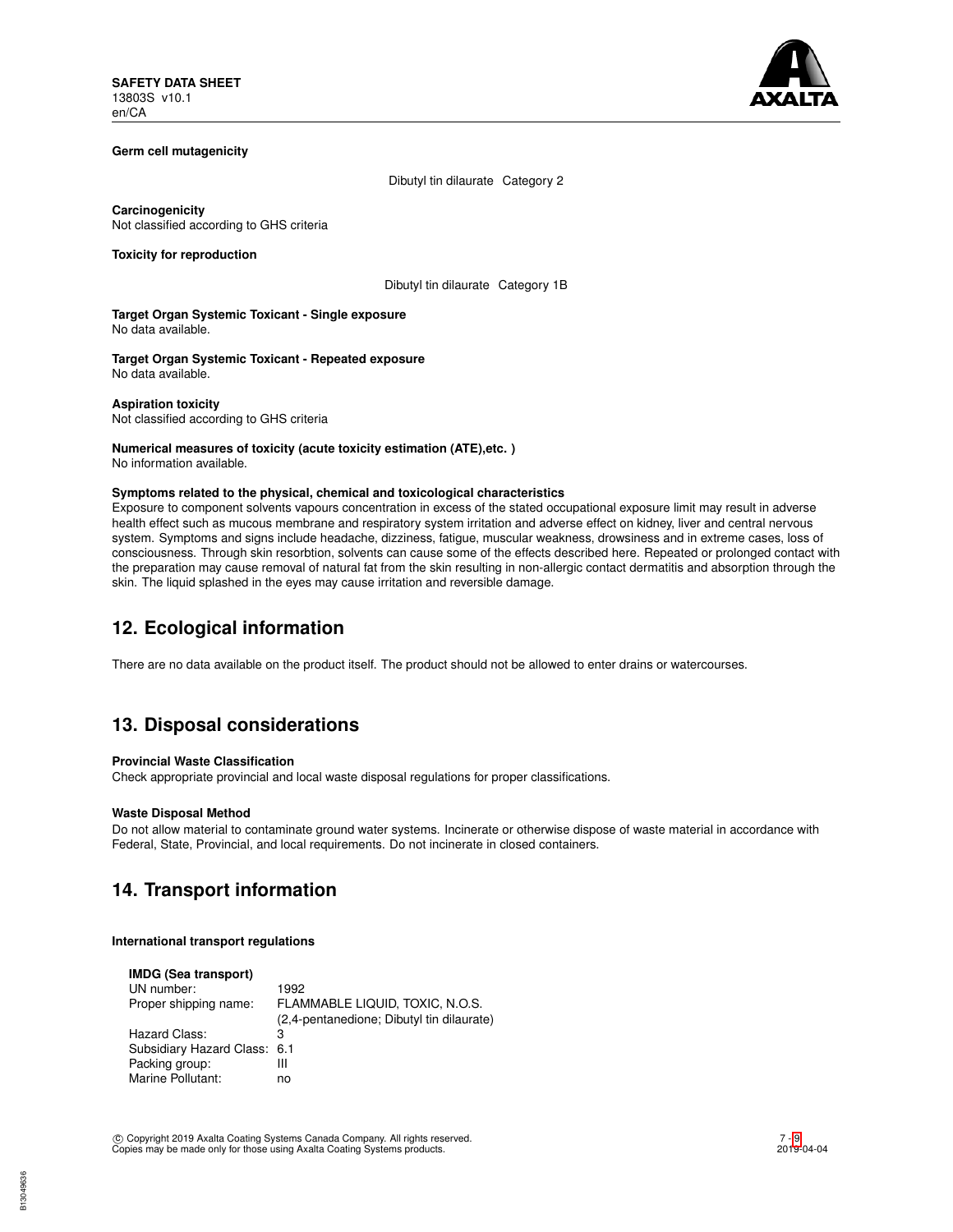**SAFETY DATA SHEET** 13803S v10.1 en/CA



# **ICAO/IATA (Air transport)**

| UN number:               | 1992                                      |
|--------------------------|-------------------------------------------|
| Proper shipping name:    | FLAMMABLE LIQUID, TOXIC, N.O.S.           |
|                          | (2,4-pentanedione; Dibutyl tin dilaurate) |
| Hazard Class:            | 3                                         |
| Subsidiary Hazard Class: | 6.1                                       |
| Packing group:           | Ш                                         |
|                          |                                           |
| TDG                      |                                           |
| UN number:               | 1992                                      |
| Proper shipping name:    | FLAMMABLE LIQUID, TOXIC, N.O.S.           |
|                          | (2,4-pentanedione; Dibutyl tin dilaurate) |
| Hazard Class:            | 3                                         |
| Subsidiary Hazard Class: | 6.1                                       |
| Packing group:           | Ш                                         |
|                          |                                           |

# **Matters needing attention for transportation**

Confirm that there is no breakage, corrosion, or leakage from the container before shipping. Be sure to prevent damage to cargo by loading so as to avoid falling, dropping, or collapse. Ship in appropriate containers with denotation of the content in accordance with the relevant statutes and rules.

# **15. Regulatory information**

# **TSCA Status**

In compliance with TSCA Inventory requirements for commercial purposes.

## **DSL Status**

All components of the mixture are listed on the DSL.

## **Photochemical Reactivity**

Non-photochemically reactive

# **Regulatory information**

| CAS # Ingredient              |       | 302 TPQ RQ 311/312 | - 313 | RQ(lbs) HAP |  |
|-------------------------------|-------|--------------------|-------|-------------|--|
| 123-54-6 2,4-pentanedione     |       | NR NR A.C.F        | N     | NR N        |  |
| 77-58-7 Dibutyl tin dilaurate | NR NR | NA                 | N     | NR N        |  |

# **Key:**

B13049636

| <b>EPCRA</b>                              | Emergency Planning and Community Right-to-know Act (aka Title III, SARA)                                                                                                                                                                       |  |  |
|-------------------------------------------|------------------------------------------------------------------------------------------------------------------------------------------------------------------------------------------------------------------------------------------------|--|--|
| 302                                       | Extremely hazardous substances                                                                                                                                                                                                                 |  |  |
| 311/312 Categories $F =$ Fire Hazard      | $A = Acute$ Hazard<br>$R =$ Reactivity Hazard<br>$C =$ Chronic Hazard<br>P = Pressure Related Hazard                                                                                                                                           |  |  |
| 313 Information                           | Section 313 Supplier Notification - The chemicals listed above with<br>a 'Y' in the 313 column are subject to reporting requirements of<br>Section 313 of the Emergency Planning and Community<br>Right-to-Know act of 1986 and of 40 CFR 372. |  |  |
| CERCLA<br><b>HAP</b><br>TPQ.<br><b>RQ</b> | Comprehensive Emergency Response, Compensation and Liability Act of 1980.<br>Listed as a Clean Air Act Hazardous Air Pollutant.<br>Threshold Planning Quantity.<br><b>Reportable Quantity</b>                                                  |  |  |